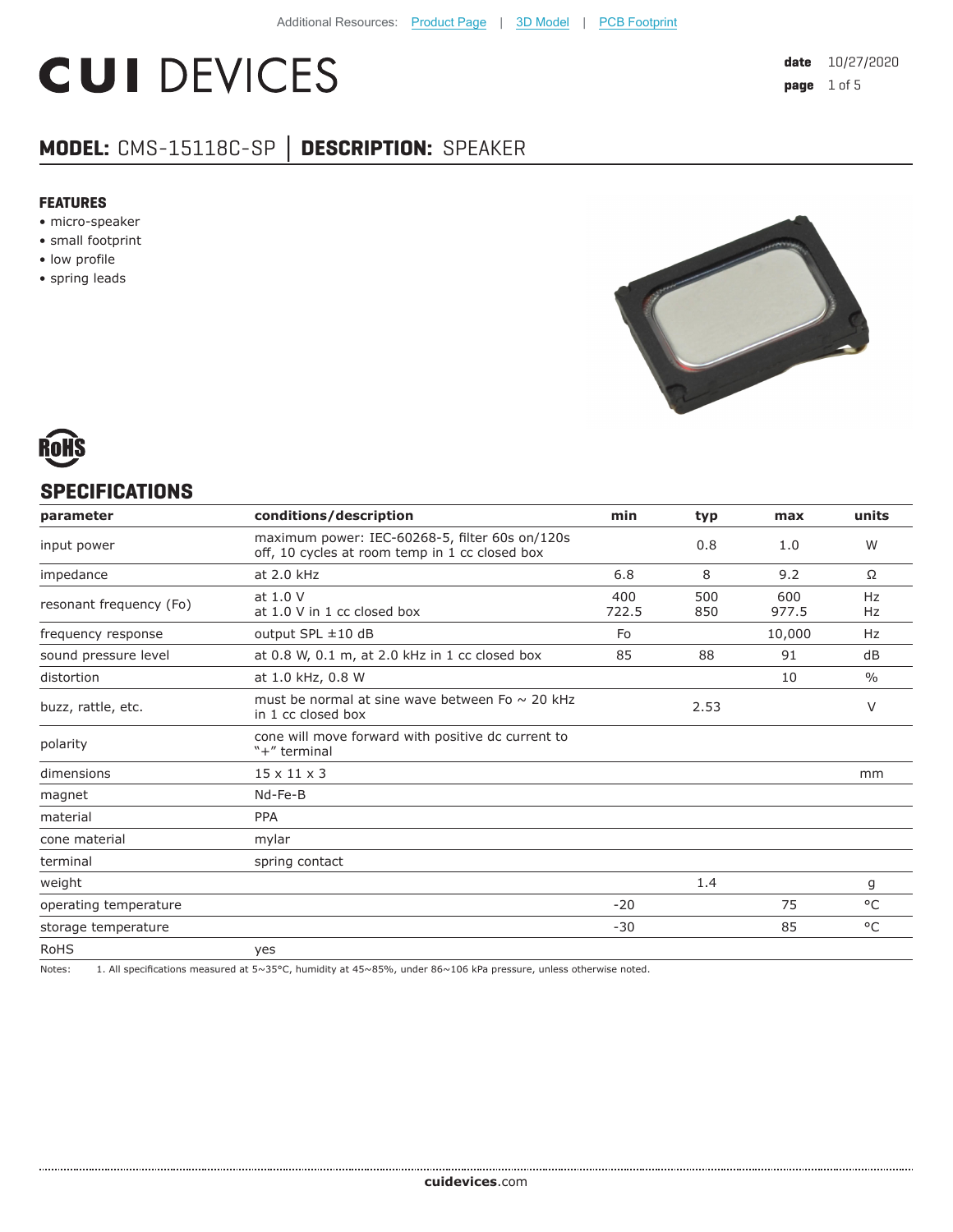### **MECHANICAL DRAWING**

units: mm tolerance: ±0.2 mm



Note: 1. Maximum compression force between front frame and back frame & yoke is 5 N.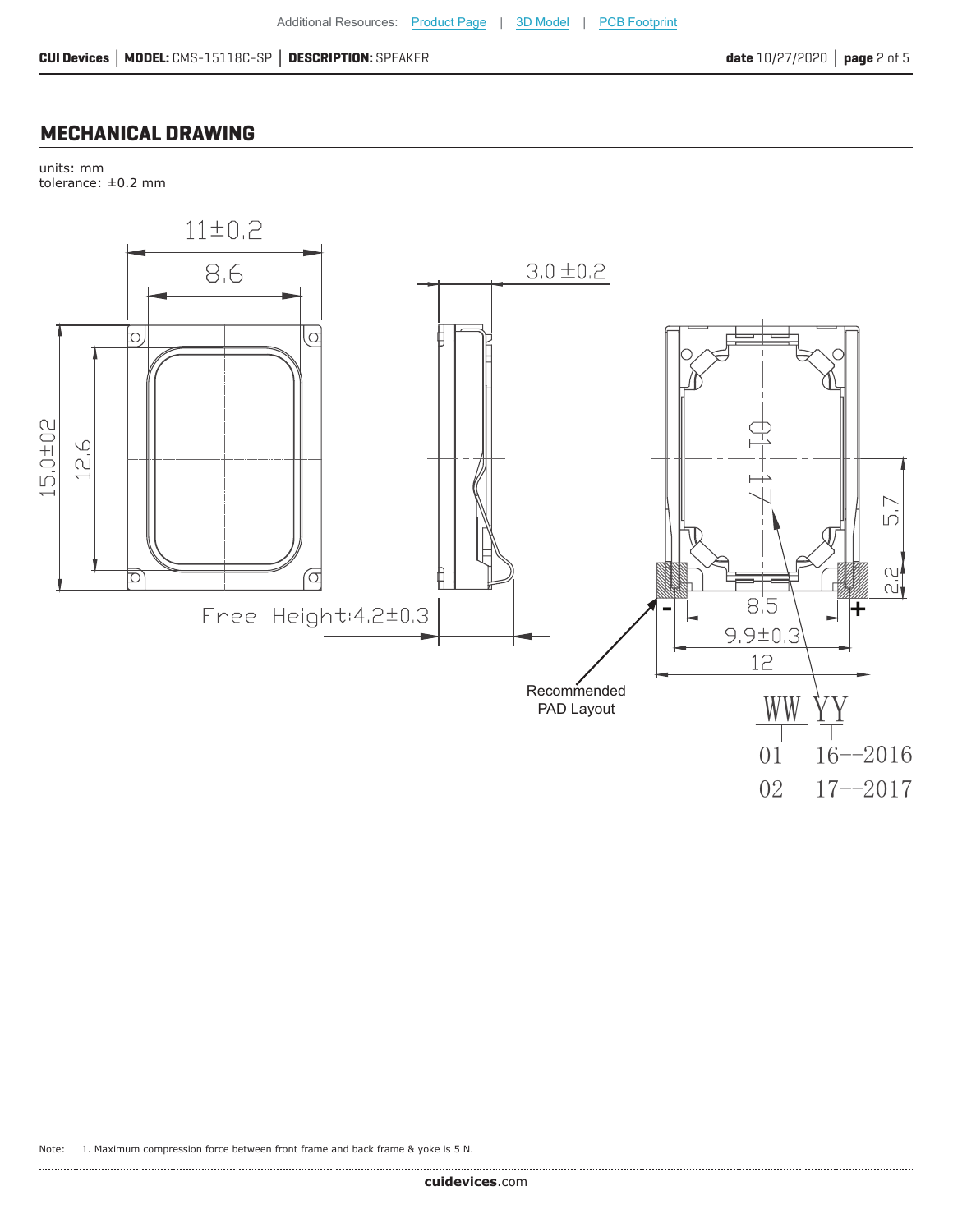## **RESPONSE CURVES**



#### **Total Harmonic Distortion Curve**

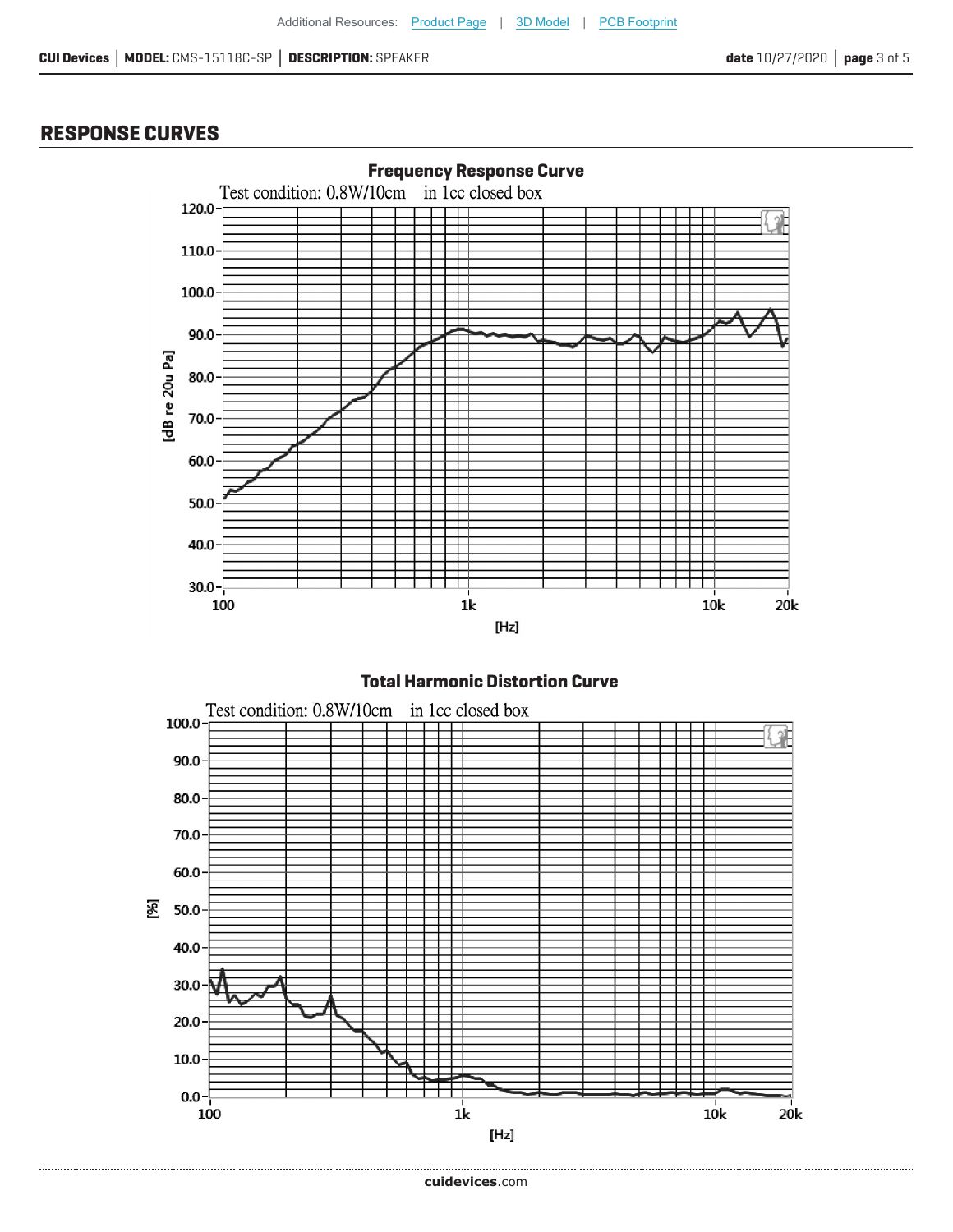#### **PACKAGING**

units: mm

Tray Size: 243 x 243 x 10 mm Carton Size: 530 x 270 x 186 mm Tray QTY: 120 pcs per tray Carton QTY: 3,600 pcs per carton